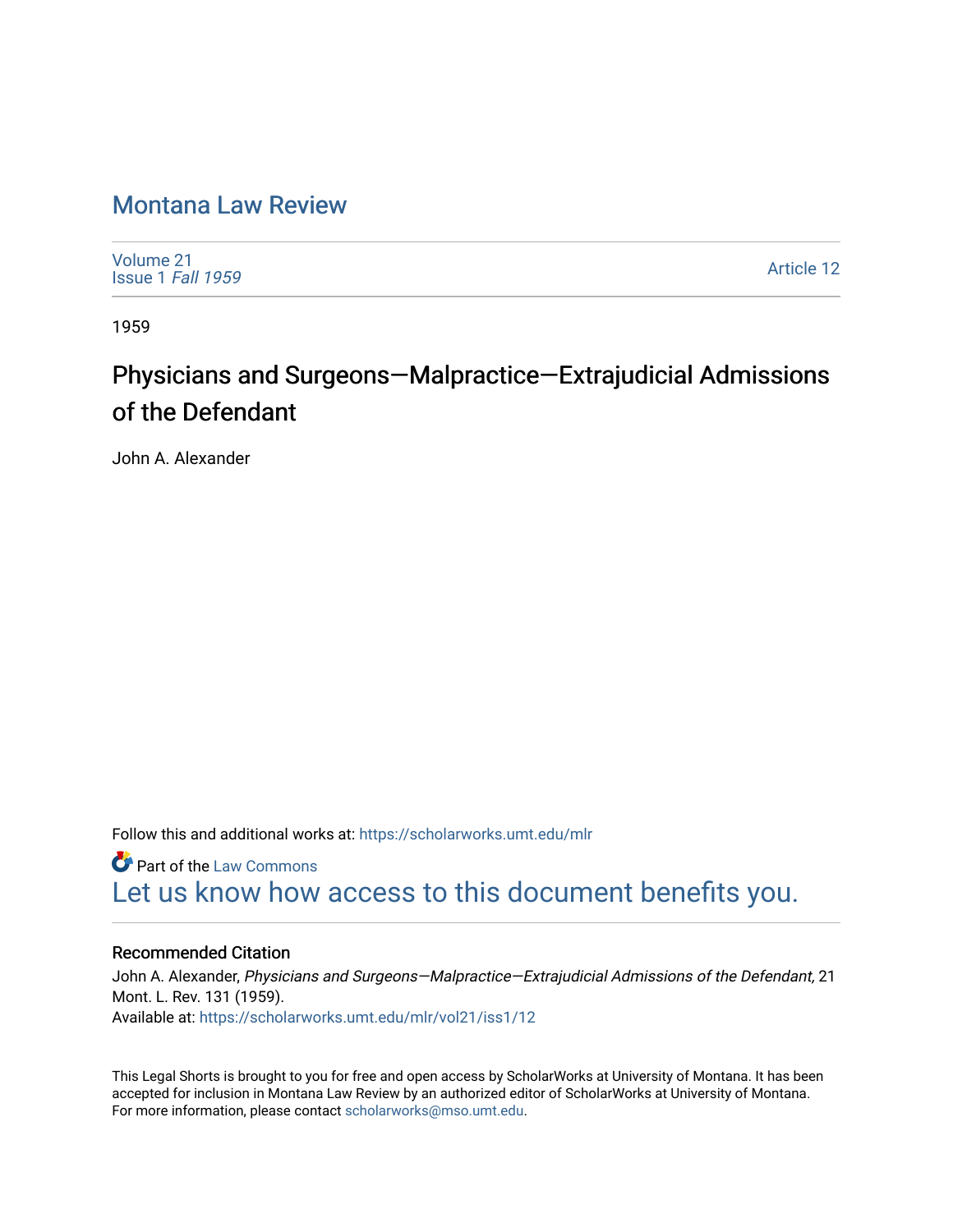always controlling weight to the use of the word "royalty," few persons would argue that it should be done at the expense of long settled land titles.

An unfortunate, though probably unavoidable, result of the instant case is that it is now extremely unlikely that the Montana court will ever give controlling effect to the word "royalty," if it is used in an oil and gas conveyance which contains any conflicting language looking toward a mineral interest.

In any event it is clear both from the principal case and from prior decisions, that an instrument intended to convey a share in production should state that the interest transferred is a "royalty in and to all oil and gas produced and saved" from the land.<sup>28</sup> If on the other hand, the parties intend the instrument to convey all or part of the minerals in place, the instrument should convey the "minerals in, under and upon the land."<sup>2</sup>

EDWARD W. BORER

PHYSICIANS AND SURGEONS-MALPRACTICE-EXTRAJUDICIAL ADMISSIONS OF THE DEFENDANT-Plaintiff had his gall bladder removed and a T-tube inserted, extending from the common duct to the outside of the abdomen. After plaintiff returned home from the hospital, he went to defendant physician's office to have the T-tube irrigated with a solution of alcohol and ether. Immediately following the irrigation, plaintiff became desperately ill and had to return to the hospital for an extended time. In an action against the defendant for malpractice, the plaintiff alleged that the physician was negligent in the irrigation of the T-tube and that, as a result of such negligence, plaintiff's liver was irrigated and severe injury caused. The defendant died pending the action and his estate was substituted as party defendant. An expert medical witness stated at the trial that it was not an accepted medical practice to irrigate the liver with an alcohol-ether solution. He also stated that in his opinion the liver of the plaintiff had not been irrigated. Plaintiff's daughter testified that the defendant admitted to her that he had irrigated the liver through the T-tube with pressure, and that the irrigation had caused the subsequent pain and irritation. The district court granted a nonsuit on the ground that the plaintiff failed to show by expert testimony that the irrigation of the T-tube had been performed negligently and that the liver had been irrigated. On appeal to the Supreme Court of Montana, *held,* reversed. The admission of the defendant was sufficient to show negligence. *Thomas v. Merriam.,* 337 P.2d 604, (Mont. 1959) (Justice Castles and Dist. Judge Shea, dissenting).

The Montana Supreme Court has defined malpractice as "bad or unskillful practice . . . and comprises all acts and omissions of a physician or surgeon as such to a patient as such, which may make the physician or surgeon either civilly or criminally liable.'"

In proof of malpractice there are usually three separate considerations -establishment of the applicable standard of care, proof of the defendant's

Published by ScholarWorks at University of Montana, 1959

1

*<sup>&</sup>quot;Ibid .* **See also 3A SUMMERS, OIL AND GAS 241 (perm.** ed. **1958). 2SuMMms, op. cit.** *supra* **note 28, at 242.**

**<sup>&#</sup>x27;Bakewell v. Kahle, 125 Mont. 89, 93, 232 P.2d 127, 129 (1951).**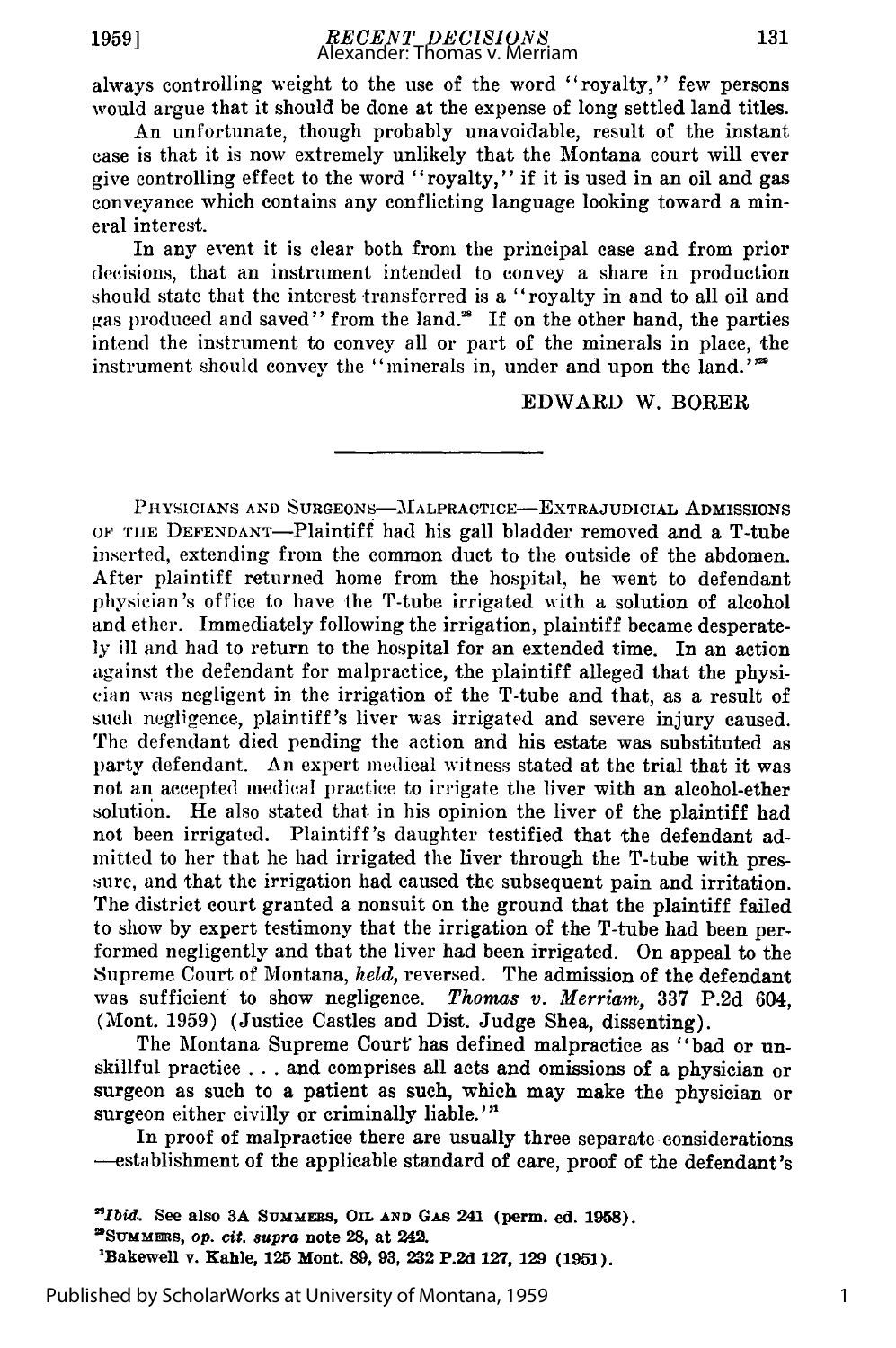conduct, and conclusion that the conduct was not in accordance with the required standard of care and therefore negligent. In the ordinary case proof of the standard of care must be made by expert testimony,' but it need not be if the injury is outside the area of treatment so that even a layman knows that it cannot be a normal incident of careful treatment,<sup>8</sup> and it need not be if there is expert testimony directly on the conclusion that the defendant was negligent,' for implicit in such testimony is the applicable standard of care. Proof of the defendant's conduct may be made by either expert or lay witnesses.' The conclusion of negligence is to be drawn by the trier of fact, but they may base their conclusion upon simple testimony by an expert that the defendant was negligent under the circumstances.

The crux of the majority's decision in the instant case is the following paragraph :'

Here the admission made by Dr. Merriam [defendant] to Mrs. Thorson [plaintiff's daughter] was sufficient to show negligence. It was an admission that he irrigated the liver through the "T" tube with pressure using a solution of ether and alcohol, which was shown by medical testimony to be contrary to the accepted medical practice. Negligence of a doctor like any other issue may be shown by his own admissions.

In so condensing their reasoning the majority have left the exact basis of their ruling unclear.

If the admission is taken at its strongest as one of intentional irrigation of the liver, the expert testimony that irrigation of the liver is violative of the standard of care for doctors in the community makes a sufficient case to survive nonsuit. If, however, the admission relates only to the unintended result of the treatment (which seems the realistic view of the evidence, since the doctor set out to irrigate the T-tube, not the liver) and the testimony of the standard of care relates only to the propriety of intentional irrigation of the liver (which seems clearly the intention of the wit-

https://scholarworks.umt.edu/mlr/vol21/iss1/12

<sup>&#</sup>x27;Loudon v. Scott, **58** Mont. **645,** 194 Pac. 488, 12 A.L.R. **1487 (1920) ;** Schumacher v. Murray Hospital 58 Mont. 447, **193** Pac. **397 (1920) ; 70 C.J.S.** *Physiciaas and Sur-*

*geons §* **62 (1951).** 'Montana has recognized this exception to the expert testimony requirement in Maki v. Murray Hospital, **91** Mont. **251, 7 P.2d** 228 **(1932),** and in Vonault v. O'Rourke, **97** Mont. **92, 33 P.2d 535** (1934). For a general discussion of *res* **ipsa** *loquitur* in malpractice cases see Prosser, *Reg Ipsa Loquitur in California,* **37 CaL** L. Rzv. **183** (1949). For a case where neither *res ipsa loquitur* was invoked nor expert testimony required see Richeson v. Roebber, 349 Mo. 13Z **159** S.W.2d **658,** 141 A.L.R. 1 (1942).

**<sup>&#</sup>x27;E.g.,** Stokes v. Long, **52** Mont. 470, **159** Pac. **28 (1916),** where expert witnesses said defendant's treatment of a broken leg was "vicious" and showed lack of the ordinary care and skill required. On the other hand the defendant would be likely to introduce evidence as to the standard of case in order to show he was not negligent. introduce evidence as to the standard of case in order to show he was not negligent<br>
"Ayers v. Parry, 192 F.2d 181, 184 (3d Cir. 1951); Donathan v. McConnel, 121 Mont<br>
230, 193 P.2d 819 (1948); 70 C.J.S. Physicians and Sur Stevenson v. Gelsthorpe, **10** Mont. **563, 27** Pac. 404 **(1891),** the plaintiff sued for negligence in the treatment of a broken wrist. The court held that he should have shown with expert testimony that the alleged stiffness in the wrist was caused **by** defendant's negligence, although there was expert testimony as to the acceptable treatment. The stiffness could have resulted from the fracture regardless of the physician's best care, and it would be beyond a layman's ability to determine whether or not the stiffness was a result of negligence. 'Instant case at **607.**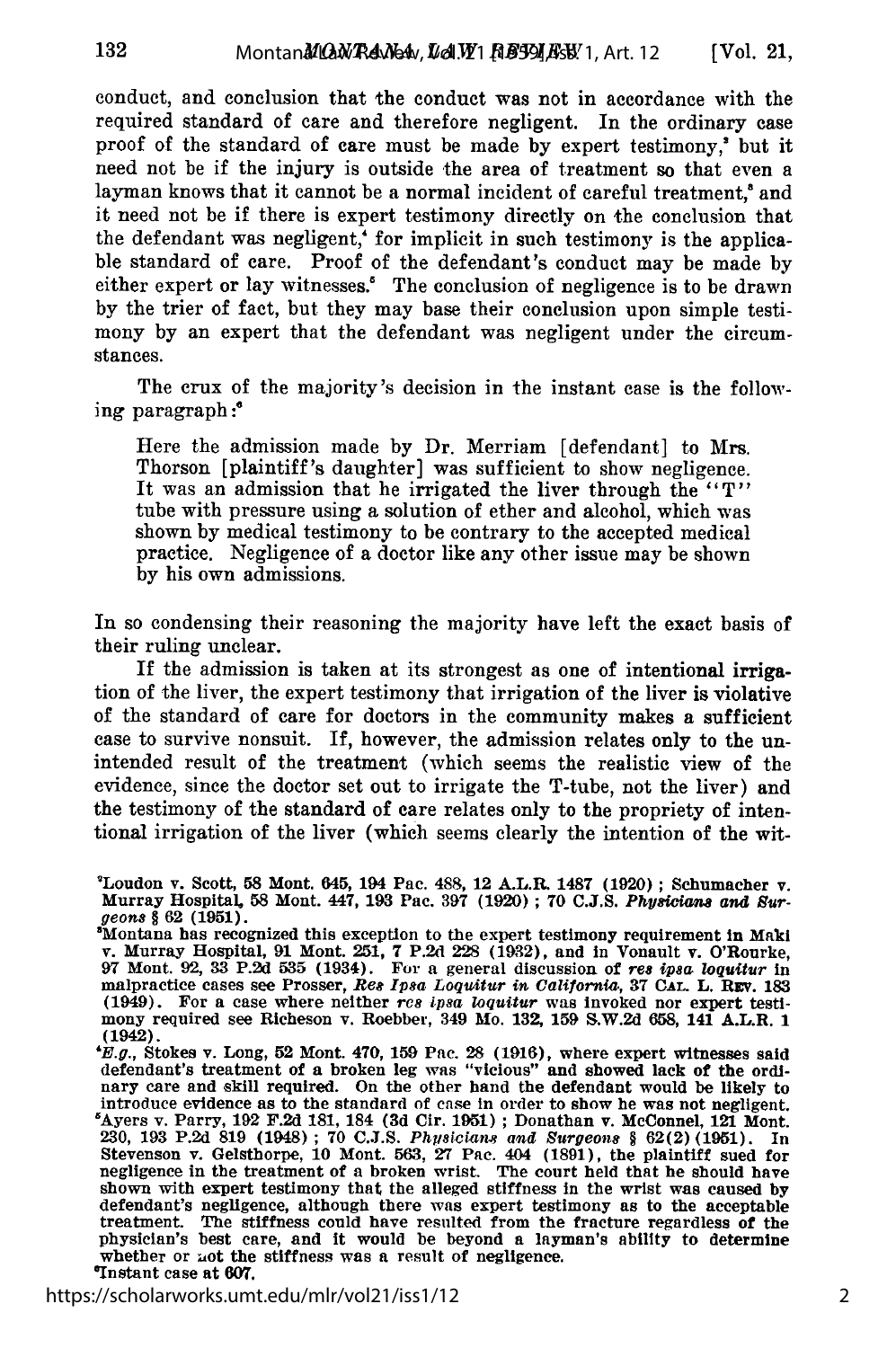ness, when the statement is taken in context), a nonsuit seems proper because the standard of care is not applicable to the unintentional irrigation of the liver while attempting to irrigate the T-tube.

The court is certainly correct in stating that the negligence of a doctor may be shown by his admissions, but that general rule does not seem of any assistance in this case, since there was not implicit in the defendant's statement any acknowledgment of negligence nor (unless we take it as admitting intentional irrigation of the liver) any acknowledgment of an act which is shown by expert testimony to be violative of the required standard of care."

In *Loudon v. Scott*<sup>\*</sup> the patient died during an operation for a leg fracture, and the defendant physician admitted that he may have made a mistake in judgment by operating when the patient was in a weakened condition. The plaintiff based his case primarily upon this admission, but the court stated that the admission did not show lack of due care; thereby implying that the admission must show a lack of due care in order to provide evidence of negligence.

In other jurisdictions the use of a defendant's admission as expert testimony to prove his own negligence appears to have been liberalized over the years, in accord with a general trend to facilitate the plaintiff's proof of negligence in malpractice cases.' A 1924 California case<sup>16</sup> serves to point out the earlier position. The defendant physician, while performing an operation for a hernia, cut the spermatic cord and caused severe and permanent injury to the plaintiff. The only expert testimony offered by the plaintiff were extrajudicial admissions of the defendant to the effect that he had performed the "wrong operation" and that it was a "misoperation." The plaintiff contended that these admissions, coupled with the obvious injury, were sufficient to establish his prima facie case. The court disagreed and reversed a judgment for plaintiff for lack of expert testimony. They said the admission was not necessarily that the operation was carelessly or negligently performed, but that it was as likely only an admission that the defendant did not have the skill necessary to perform the operation properly. Thus the court seems to require that the admission be on unequivocal statement of negligence."

Lashley v. Koerber<sup>12</sup> and *Wickoff v. James*<sup>12</sup> illustrate the more liberal view now prevailing in California and other jurisdictions. " In the *Lashley* case a defendant had remarked that he should have had an x-ray taken of a fracture and it was his fault that he had not. The fracture failed to heal properly, causing permanent injury to the plaintiff. In the *Wickoff* case the defendant surgeon admitted to the plaintiff's husband that he "made

See generally Annot., 141 A.L.R. 5 (1942).<br>
"Markart v. Zeimer, 67 Cal. App. 363, 227 Pac. 683 (1924).

<sup>19</sup>Markart v. Zeimer, 67 Cal. App. 363, 227 Pac. 683 (1924).<br><sup>18</sup>Markart v. Zeimer, 67 Cal. App. 363, 227 Pac. 683 (1924).<br><sup>11</sup>See also Quickstad v. Tavenner, 196 Minn. 125, 264 N.W. 436 (1936); Donahoo v.<br>Lovas, 105 Cal.

<sup>12</sup>26 Cal. 2d 83, 156 P.2d 441 (1945).<br><sup>13</sup>159 Cal. App. 2d 664, 324 P.2d 661 (1958).<br><sup>14</sup>Accord, Sheffield v. Runner, 163 Cal. App. 2d 48, 328 P.2d 828 (1958); Scott v.<br>Sciaroni, 66 Cal. App. 577, 226 Pac. 827 (1924); Bu **165, 239** Pac. 469 **(1925) ;** Allen v. Gluliano, 144 Conn, **573, 135 A,2d** 904 **(1957).**

Published by ScholarWorks at University of Montana, 1959

<sup>&#</sup>x27;Expert testimony **did** establish that it was an acceptable practice to irrigate **<sup>a</sup>** T-tube with a solution of alcohol and ether, as the defendant did in this case. Instant case at **606.**

**<sup>858</sup>**Mont. 645, 194 Pac. **488, 12** A.L.R. 1487 **(1920).** <sup>9</sup>